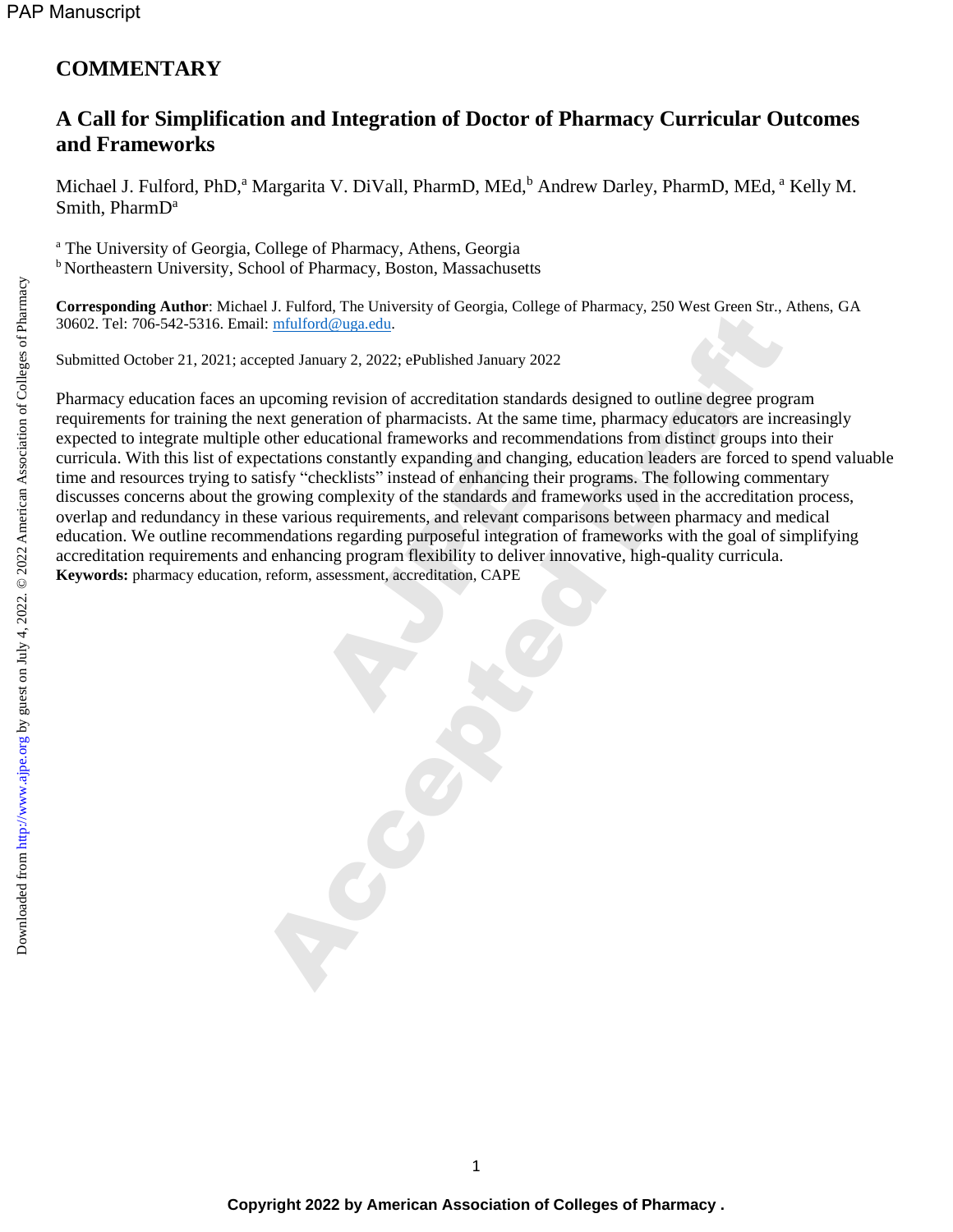## **INTRODUCTION**

Pharmacy education sits at a crossroads. The Accreditation Council for Pharmacy Education (ACPE) is revising its accreditation standards for Doctor of Pharmacy (PharmD) programs after a revising them in 2016.<sup>1</sup> The American Association of Colleges of Pharmacy (AACP) is revising the Center for the Advancement of Pharmacy Education (CAPE) domains after the 2013 version<sup>2</sup> was adopted as the first four ACPE 2016 standards. At the same time, AACP is revising the list of Entrustable Professional Activities (EPAs) developed by its Academic Affairs Committee.<sup>3</sup> These organizations are listening, meeting, and discussing with the goal of revising and developing new checklists and new expectations. They also are creating new stress for pharmacy educators. Why would processes like these worry pharmacy educators? Simply put, educators are concerned about additional requirements their school must meet to maintain full accreditation. These small task forces will interpret comments, concerns, and the future of pharmacy practice and will create a new framework or list of activities and expectations. Of additional concern is the continued lengthening of the accreditation standards without concern for the lack of resources available to enact these new checklists. Since most of these checklists overlap and offer much redundancy, educators are left shifting resources to meeting checklists versus innovating their curriculum.

Historically, sets of competencies, content checklists, and frameworks such as CAPE<sup>2</sup>, EPAs<sup>3</sup>, ACPE Standards Appendix 1,<sup>1</sup> Appendix 2, Appendix 3, Interprofessional Education Collaborative (IPEC) core competencies<sup>4</sup>, and the Joint Commission of Pharmacy Practitioners (JCPP) Pharmacists' Patient Care Process<sup>5</sup> have been developed by independent efforts. Groups and individuals have a clear purpose and rationale behind these initiatives and spend hours and hours of effort on their development. However, these disparate, convoluted models only heighten the perception and reality of pharmacy as heavily regulated, both within education and practice. As an Academy, we have failed to present these components in a way that is connected and integrated. We instead present them as literal checklists. These checklists manifest in rubrics and systems where myriads of documents are uploaded to demonstrate that a box is checked. We can no longer continue to increase the number and length of our checklists. Programs are drowning in data that are difficult to manage and act on and we have lost sight of what is important. Our students need to synthesize and integrate these components into their daily practice and our faculty need more time to be present with them during their education to ensure these components connect.

By using disparate groups to develop these frameworks and standards, we have become two-dimensional. Each task force and organization has come from its own lens and created exceptional work. However, without adding the dimensions of integration, synthesis, and taxonomy across frameworks and standards, educators are left weaving them together in complex curricular mapping efforts and providing evidence of achievement for every component. Educators with the unenviable task of creating a curriculum that meets all these checklists begin to question. How do these frameworks overlap? Do we need a list of EPAs? Are EPAs different from CAPE domains? Are CAPE domains different from ACPE Standards Appendix 1 (Appendix 1)? Is interprofessional education a truly disparate set of knowledge and skills? When considering the task of trying to identify relationships between the ever-expanding list of educational frameworks, we were reminded that in 2009, US General Stanley A. McChrystal was shown a figure meant to depict the complex nature of American military strategy in Afghanistan; the figure was a diagram comprised of multiple components and intersecting lines to indicate connections that looked similar to a plate of spaghetti.<sup>6</sup> In response to this diagram, General McChrystal stated, "When we understand that slide, we'll have won the war."<sup>6</sup> As pharmacy education has evolved, we have added layers of complexity to our educational frameworks in an effort to clarify expectations, advance the profession, and standardize outcomes. However, without a corresponding and intentional effort to simplify and integrate these frameworks, we are left with multiple distinct but overlapping components that are a challenge to fully understand and communicate to students, faculty, and key stakeholders. nected and integrated. We insteamyriads of documents are uplot<br>the and length of our checklists<br>ght of what is important. Our st<br>nd our faculty need more time to<br>levelop these frameworks and st<br>from its own lens and create 2 or lies of activities and expectations. Of additional concern is the continued englinehaling of the acceleration of the much relationships, collected and of Frement relationships. Appendix 3, appendix 3, appendix 3, app

Tyack and Cuban used the term "tinkering toward utopia" to describe educational reform in the United States.<sup>7</sup> They suggest that our educational systems claim each new "reform" truly changes education and the next new thing will transform teaching and learning. However, they argue we never really change the core of education. Schools still put students in a room, with desks lined up facing the front where an identified expert presents information expecting students to hang on every word, absorb expertise, synthesize this information, and apply it to their chosen profession. Tyack and Cuban point out that in education, we have simply tinkered with parts and edges of educational systems. We have "flipped" classrooms and attempted to emphasize active learning. However, we essentially have not changed; we have just kept adding on. Why does this happen? Why can't we fully transform? Because transformation is too hard. It requires truly stripping down and letting go of old traditions. Educational reform is not a logical process. It is an emotional one. Ask anyone that has endured a curriculum revision. Enduring this emotional and difficult process of tearing down standards in pharmacy education and starting over makes it less feasible in reality. Therefore, our call to pharmacy education and especially AACP and ACPE is to focus on tinkering toward our PharmD utopia without adding more. We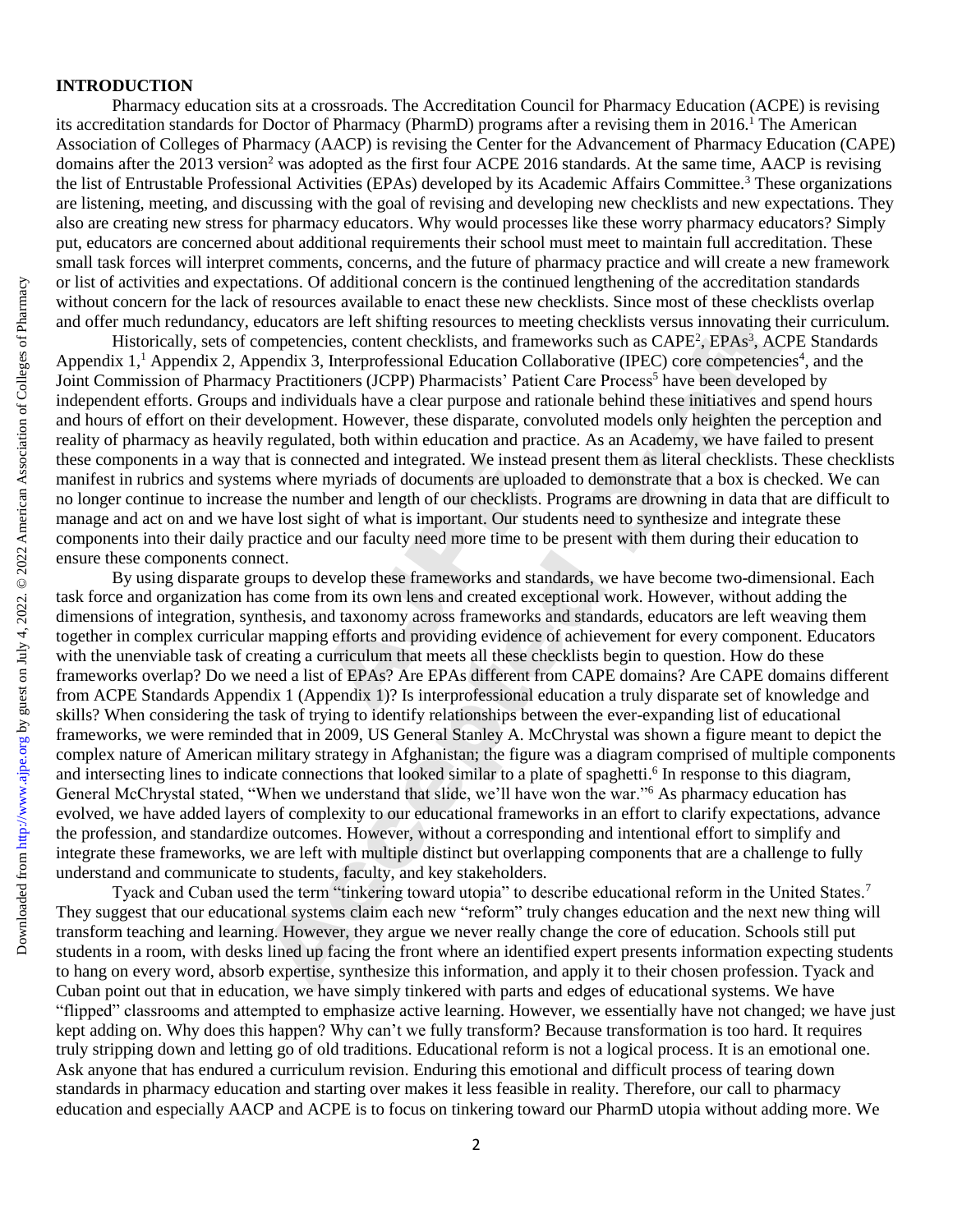believe this can be accomplished by spending time integrating and weaving together these checklists. First, we need to understand where and how frameworks are overlapping and redundant. Additionally, critically evaluating how the growing complexity and rigor of preparing practice-ready pharmacists has impacted our current enrollment challenges and professional identity is imperative.

Appendix 1 of the ACPE Standards is a list of 37 content areas divided into 4 categories.<sup>1</sup> ACPE standards directly state, "The clear expectation embedded within Appendix 1 is that students will develop the comprehensive knowledge base required to be 'practice ready' and that they will be able to retain, recall, build upon, and apply that knowledge to deliver quality patient care in a variety of entry-level practice settings."<sup>1</sup> The standards clarify these required elements make up the core of what graduates should master upon completion of the PharmD.

ACPE adopts the CAPE domains as its first four standards which represent 15 high level domains of competency.<sup>1,2</sup> The first standard, foundational knowledge directly refers to Appendix 1. Further comparison of Appendix 1 and ACPE standard 2 shows a direct overlap or alignment with the Appendix 1 topic list. Standards 3 and 4 can be found within the 37-topic list in Appendix 1. Only two CAPE domains are not specifically discussed in Appendix 1 (3.1 Problem Solving and 4.3 Innovation and Entrepreneurship). EPAs are suggested as simply a way to operationalize CAPE domains, so they certainly align and have redundancy with CAPE domains and thus Appendix 1.<sup>3</sup>

Since EPAs are a model taken directly from medical school education, $3$  it is appropriate to compare the standards and frameworks provided by the Liaison Committee on Medical Education (LCME) and the Federation of State Medical Boards (FSMB) with pharmacy standards.<sup>8,9</sup> There nine LCME standards that form the curricular content expectations. Additionally, LCME standards clarify that competencies and objectives are defined by the faculty of each school. LCME does not prescribe a list of specific objectives to educators. The FSMB standards of practice are about half as long as the National Association of Boards of Pharmacy (NABP) model practice act.<sup>10</sup> The greatest difference between pharmacy and medical school standards is the flexibility in how they are achieved. FSMB sets standards, but leaves the details to State Boards while NABP is more prescriptive across multiple functional areas. In ACPE, we have continued to add lists and prescribe very specifically how things should be accomplished without much room for interpretation by programs. In LCME, more agency is given to the schools to demonstrate how they accomplish the standards. We argue that this freedom offers more opportunities for innovation. So, while we continue to add more lists, we take away more opportunities for creativity and curricular innovation at the program level. An argument could be made that if a PharmD program's graduates achieved the knowledge, skills, and abilities outlined in Appendix 1, they would essentially be developing practice-ready graduates. In fact, you might argue there would be no need for Standards 1, 2, 3, 4, or 11 (IPE) because these are already incorporated into Appendix 1. Appendix 2 provides direction on how experiences outlined in Standards 12 and 13 should be managed. ACPE's role is to provide basic guidance and frameworks for core content that is vital to being a practicing pharmacist. The Academy's role should be to generate and provide avenues and ideas for how schools can achieve the standards. That is why a focus on unification as it relates to the ACPE standards, rather than holding to disparate checklists, is paramount. The authors have developed a conceptual, visual representation of the alignment and integration of CAPE, EPAs, and Appendix 1 (Figure 1). This visual demonstrates the redundancy, accentuates the current mapping, and starts a conversation about how we can move away from disparate lists and work toward a comprehensive and intentional framework built on integration, synthesis, and levels of taxonomy. The model presented overlays the frameworks into one cohesive model. The core values and guiding principles in the preambles of these frameworks are internal and central the learner and evolve throughout their progression. These core values (CAPE Domain 4) inform the learner's approach to practice (CAPE Domain 3) which is demonstrated as they understand the larger context of patient care and pharmacy practice. As these cognitive and meta-cognitive abilities grow within and across these frames, learners build their foundation of knowledge (CAPE Domain 1 & Appendix 1) which provides theoretical underpinnings for development of the essential skills in pharmacy practice (CAPE Domain 2 & EPAs). Learning taxonomies can then serve to guide progression of outcomes toward being practice-ready. Last, there are 4 components we suggest are woven throughout these frames and provide a diversity, equity, and inclusion, interprofessional, systems-thinking, and patient-centered lens through which learners view their work. This model is merely one suggestion of trying to tie these frameworks together versus keeping them as separate, disparate, and regulated checklists. National Association of Boards of Pharmacy (NABP) model paractics at: "The greuted difference between pharmacy hands while NABP is none-propint while NABP is none-propint while NABP is none-propertient with SM and Nation S and ACEE standard 3 about and the appearing with the Appearing Liopic List. Standards 3 amely controlling and American and Enterpreneurship). EPAS are suggested as simply a way to operating a from the standard and Enterpr

We recommend that the expert groups and organizations that are currently undertaking these revisions work collaboratively to simplify, rather than increase the complexity of preparing future pharmacists. As individual curriculum committees struggle to focus on competency-based education and navigate bloated curricula where content gets added without taking anything away, we need the help of the experts in the Academy and our accrediting body to truly transform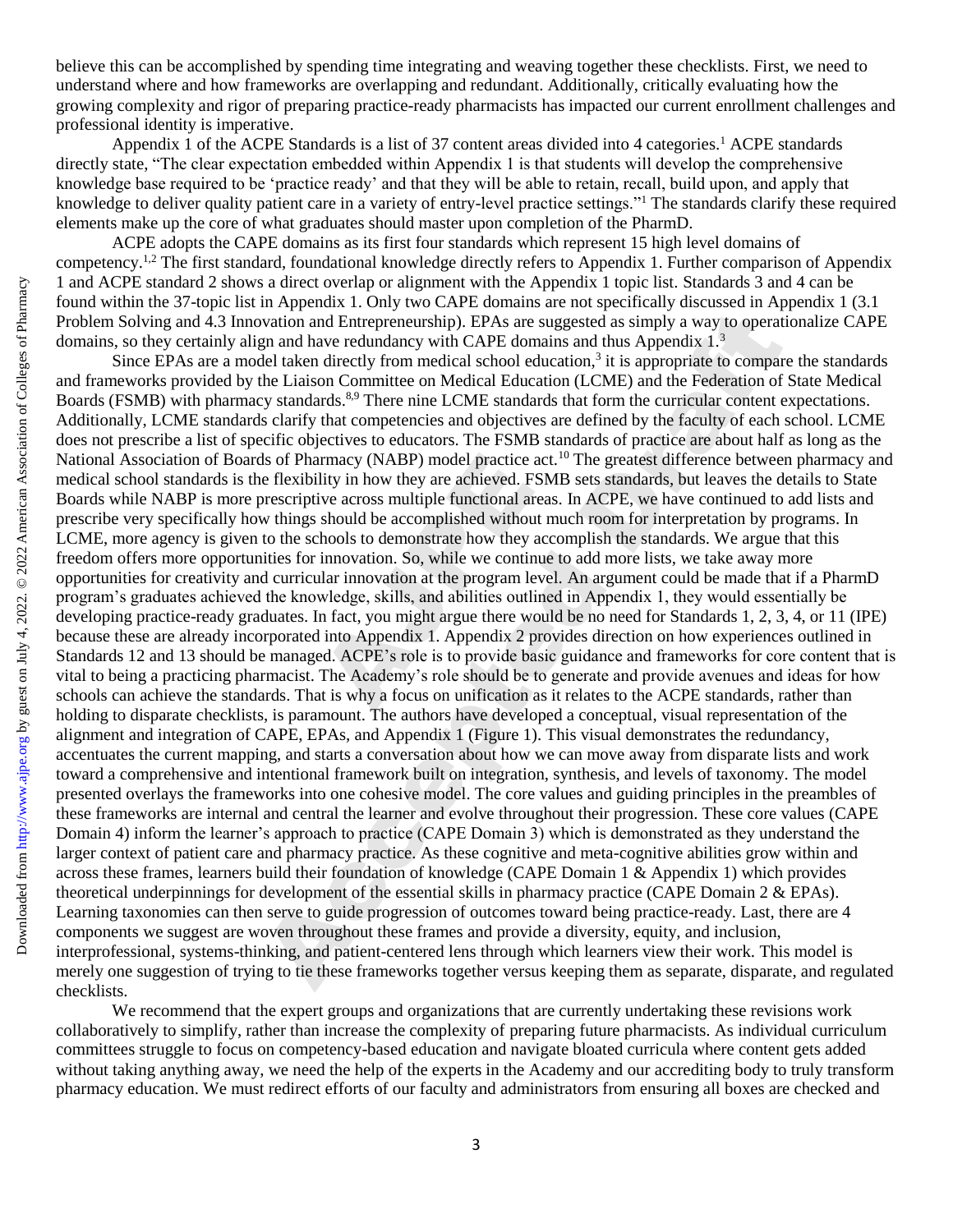all examination questions and rubrics are tagged to the continuously growing items we are trying to measure, and instead, to focus on the preparation of future pharmacists.

## **REFERENCES**

- 1. Accreditation Council for Pharmacy Education. Accreditation Standards and Key Elements for the Professional Program in Pharmacy Leading to the Doctor of Pharmacy Degree ("Standards 2016"). Published February 2015. https://www.acpe-accredit.org/pdf/Standards2016FINAL.pdf. Accessed October 8, 2021.
- 2. Medina MS, Plaza CM, Stowe CD, et al. Center for the Advancement of Pharmacy Education 2013 educational outcomes. Am J Pharm Educ. 2013;77(8): Article 162.
- 3. Haines ST, Gleason BL, Kantorovich A, et al. Report of the 2015–16 Academic Affairs Standing Committee. Am J Pharm Educ. 2016; 80(9): Article S20.
- 4. Interprofessional Education Collaborative. Core competencies for interprofessional collaborative practice: 2016 update. https://ipec.memberclicks.net/assets/2016-Update.pdf Accessed October 8, 2021.
- 5. Joint Commission of Pharmacy Practitioners. Pharmacists' patient care process. https://jcpp.net/wpcontent/uploads/2016/03/PatientCareProcess-with-supporting-organizations.pdf. Accessed October 8, 2021.
- 6. Bumiller E. We have met the enemy and he is PowerPoint. New York Times. April 26, 2010. Accessed October 10, 2021. https://www.nytimes.com/2010/04/27/world/27powerpoint.html?smid=url-share
- 7. Tyack, David B, and Larry Cuban. Tinkering Toward Utopia: A Century of Public School Reform. Cambridge, Mass: Harvard University Press, 1995
- 8. Liaison Committee on Medical Education. Functions and structure of a medical school: Standards for accreditation of medical education programs leading to the MD degree. https://lcme.org/publications/ Published March 2021. Accessed October 8, 2021 4. Interpretes Draft by Guestical Colleges of Dramacy Francuesco Competence is for interpretes on American American American American American American American American American American American American American America
	- 9. Federation of State Medical Boards. Essentials of a state medical and osteopathic practice act. https://www.fsmb.org/siteassets/advocacy/policies/essentials-of-a-state-medical-and-osteopathic-practice-act.pdf. Published April 2015. Accessed October 13, 2021.
	- 10. National Association of Boards of Pharmacy. Model State Pharmacy Act and Model Rules of the National Association of Boards of Pharmacy. https://nabp.pharmacy/resources/model-pharmacy-act/. Published August 2021. Accessed October 13, 2021. ation programs leading to the M<br>
	Search Search Search Search Search Search<br>
	Search Search Search Search<br>
	Alts/advocacy/policies/essentials-<br>
	Expedition Search Search<br>
	Search Search<br>
	Search Search<br>
	Search Search<br>
	Search Sea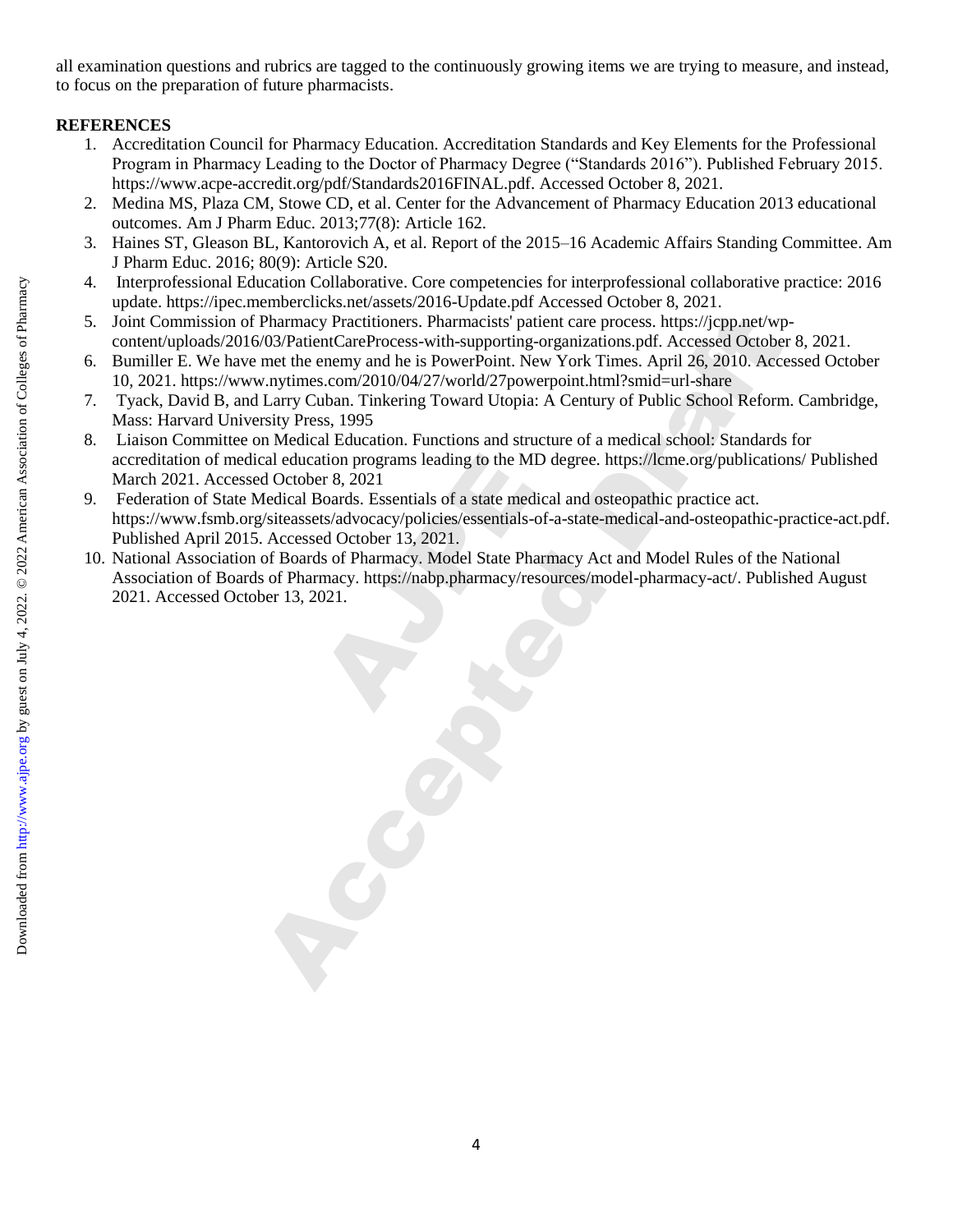

Figure 1 presents a model that overlays CAPE Domains, EPAs, and ACPE Appendix 1into one cohesive framework. Additional suggestions for changes in language and overall revision are added to better tie the frames together. The core values and guiding principles in the preambles of these frameworks are internal and central the learner and evolve throughout their progression. These core values (CAPE Domain 4) inform the learner's approach to practice (CAPE Domain 3) which is demonstrated as they understand the larger context of patient care and pharmacy practice. As these cognitive and meta-cognitive abilities grow within and across these frames, learners build their foundation of knowledge (CAPE Domain 1 & Appendix 1) which provides theoretical underpinnings for development of the essential skills in pharmacy practice (CAPE Domain 2 & EPAs). Learning taxonomies can then serve to guide progression of outcomes toward being practice-ready. Last, there are 4 components we suggest are